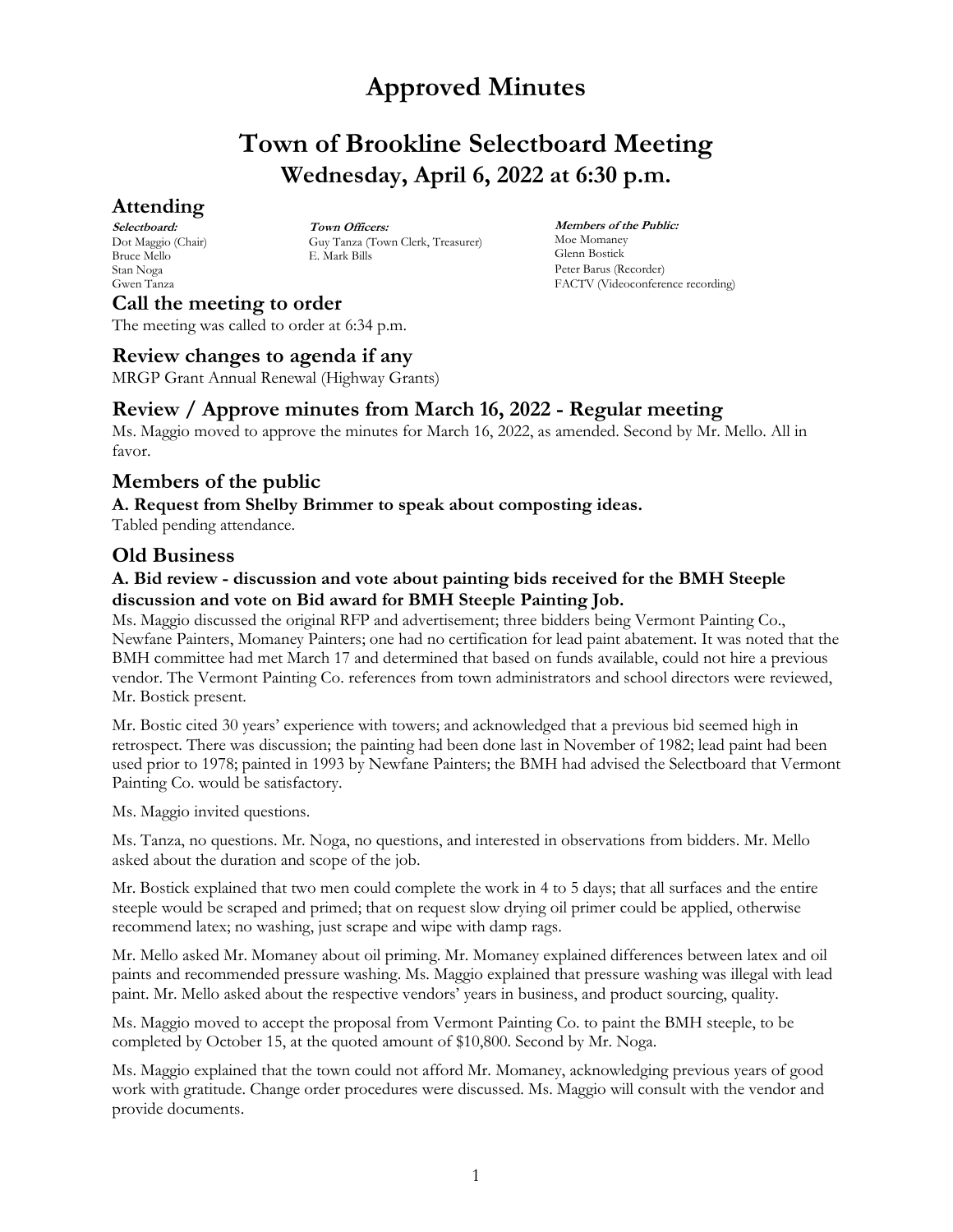# **Town of Brookline Selectboard Meeting Wednesday, April 6, 2022 at 6:30 p.m.**

On the Motion, by roll call vote, Ms. Tanza, Aye; Mr. Noga, Aye; Mr. Mello, Nay; Ms. Maggio, Aye; the Motion passed.

The National Historic Register listing was noted.

### **DVFiber Rep - D. Demaine appointed SEVCA Representative – Open Deputy Forest Fire Warden - Mike Winot RESCUE - Brookline Rep – OPEN**

Ms. Maggio discussed the open positions, noting that Ms. Chapin had declined.

#### **ARPA wish list - What does town hall need?**

Ms. Maggio discussed making a list of needs. Mr. Tanza noted that the ARPA fund could be used (\$79,000) for whatever was needed, and a form to be completed by end of April; that digitization of the files in the vault to the "cloud" for an access fee was important, with 22 books done and older volumes needing professional care; that it would be necessary to research offerings; that two companies were used throughout the state with positive feedback; and observed that the funds should be used in the town, not after spending the money; that the town could purchase four new computers (\$12,000 to \$15,ooo).

There was discussion. Mr. Tanza noted that \$160,000 would go quickly, and suggested the town invest in some machinery;

Ms. Maggio sked Mr. Tanza to send a wish list around; and noted the need for an agenda on ARPA projects, having learned recently that this should be the focus of a special meeting.

Mr. Mello discussed an ARPA training, noting that the town should concentrate on immediate needs; and concurred with regard to upgrading town office systems. There was discussion of the three part ARPA training, on process, treasurer's responsibilities, NEMRC, etc.

A working meeting was scheduled for April 12, 1:00 p.m.

There was discussion of accounting and the ARPA portal. Mr. Noga noted a new employee at VLCT to help municipalities with ARPA accounting.

## **New Business**

#### **Introduction of an idea for a Brookline Neighborhood Gathering Event –**

Led by BMH committee and hopefully other community volunteers. Suggested dates Saturday July 9 &/or Sunday July 10, 2022. Looking to provide a day this summer when the town residents can gather together, enjoy each other's company and visit historically important areas in Brookline including Round School House, Brookline Meeting House, Historic Homesteads. Suggested fun ideas include but are not limited to having an Ice Cream Social... Afternoon BBQ or food truck... Children's activities. ... Soft ball game... Photography contest by residents of Brookline locations during the different seasons to be put into a fundraising calendar sale for the holidays. (Cynthia Nau's idea) Collect suggestions for ARPA fund applications that are important to the residents. The July planning committee is requesting consideration of using the monies in Fund 6 - Community fund monies to support the program ( porta potty rentals, supplies, ice cream etc etc.)

Ms. Maggio read the agenda heading, and noted research on associated costs of such an event; that the Treasurer had cited \$2,059.25 that could be accessed.

Ms. Maggio noted the July 9 date, and discussed avoiding BMH money, fund raising, reserving portable toilet rental. There was discussion; that attendance was not matching efforts. Mr. Noga suggested an informal survey on interest in attending before formalizing the plan.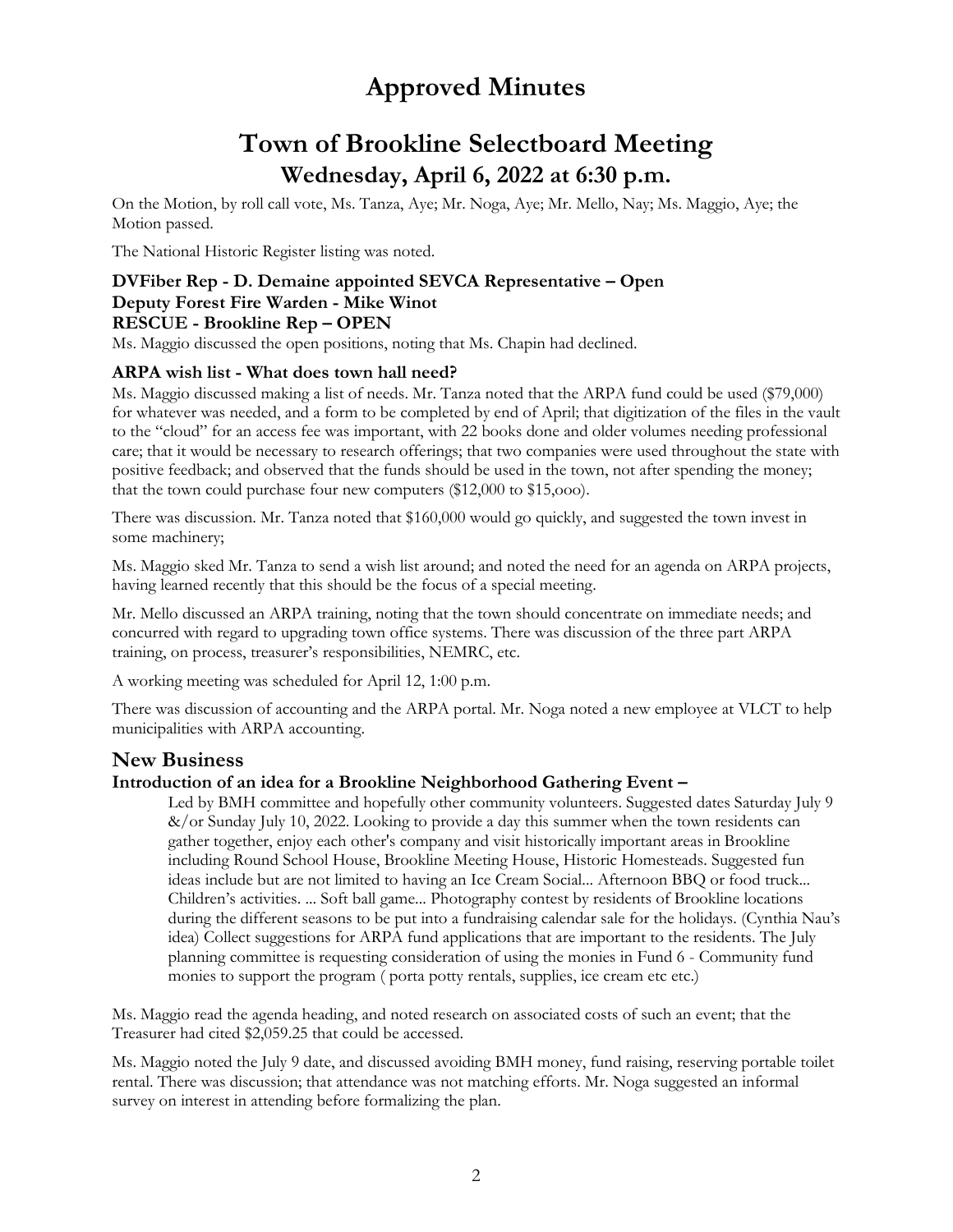# **Town of Brookline Selectboard Meeting Wednesday, April 6, 2022 at 6:30 p.m.**

### **Sole Source Vendor List Update**

Ms. Maggio explained the vendor list, additions and removals, insurance certification, workmen's compensation, etc. Mr. Tanza noted that every town was addressing the issue.

Tabled until the April 20 meeting.

Mr. Tanza discussed a March 17 email regarding a retirement fund for employees, suggested a video meeting to discuss programs. There was discussion; that the town must commit to percentage matching, membership fee; about qualifications for participation; that the bank favored retirement or 401k programs; that there was a quarterly window for joining.

Ms. Maggio noted the importance of reading that email and preparing for the next meeting.

## **Reports and Updates**

## **Road Supervisor Report - E. Mark Bills**

### **1. Update on road conditions and material needs post mud season**

Mr. Bills reported that stone had been applied to the road, and it could be graded; progress putting roads back in shape; on meeting with Mr. Clark to discuss what the town needed to be up to code, and noted that road segments requiring stone-lined ditches must be completed by 2023, the rest by 2025; that there would be some catching up to do.

**2. Summer equipment needs - Roadside mowing and wheeled excavator availability for lease this summer.**

**3. Review and approve the RFP for paving the damage on Putney Mountain Road that was caused by FEMA disaster 4621.**

(Tabled)

**4. Review and approve the RFP for paving the area on Grassy Brook Road North of the Hill Road GBR triangle on the river bend section.**

### **5. Discuss the Culvert on Holland Hill Road**

### **6. Leaf Blower Grant - RFP TBD**

Mr. Bills had met with the Newfane garage about their leaf blower, an impressive machine with bucket loader attachment. Ms. Maggio noted that Mike Fontaine had helped with the RFP for Newfane, and will follow up. Mr. Bills discussed grant deadlines and equipment sources.

Mr. Noga had researched four equipment vendors, all with locations in New England, for new and used equipment; price ranges relative to the grant, noting three used machines for sale at one, that it may be a competitive market; and suggested focus on fuel-efficiency.

Mr. Noga discussed purchasing used equipment with grant funding; decision and waiting periods, the selectboard's discretion under the purchase policy; research into each vendor's offerings; and suggested discussion and action in the **next meeting**.

Ms. Maggio had emailed pictures of the equipment. Mr. Noga discussed other leaf blowers unlike what was under consideration.

Mr. Bills discussed culvert work this summer, and whether the wheeled excavator could be reserved. Mr. Mello discussed leasing with option to buy, a wheeled excavator as a priority, and discussed rising costs of mowing versus the price of the equipment; discussed likely rise in interest rates; suggested directing Mr. Bills to start research; that nothing would be done unless a member was accountable; and recommended authorizing Mr. Bills, and moving ahead.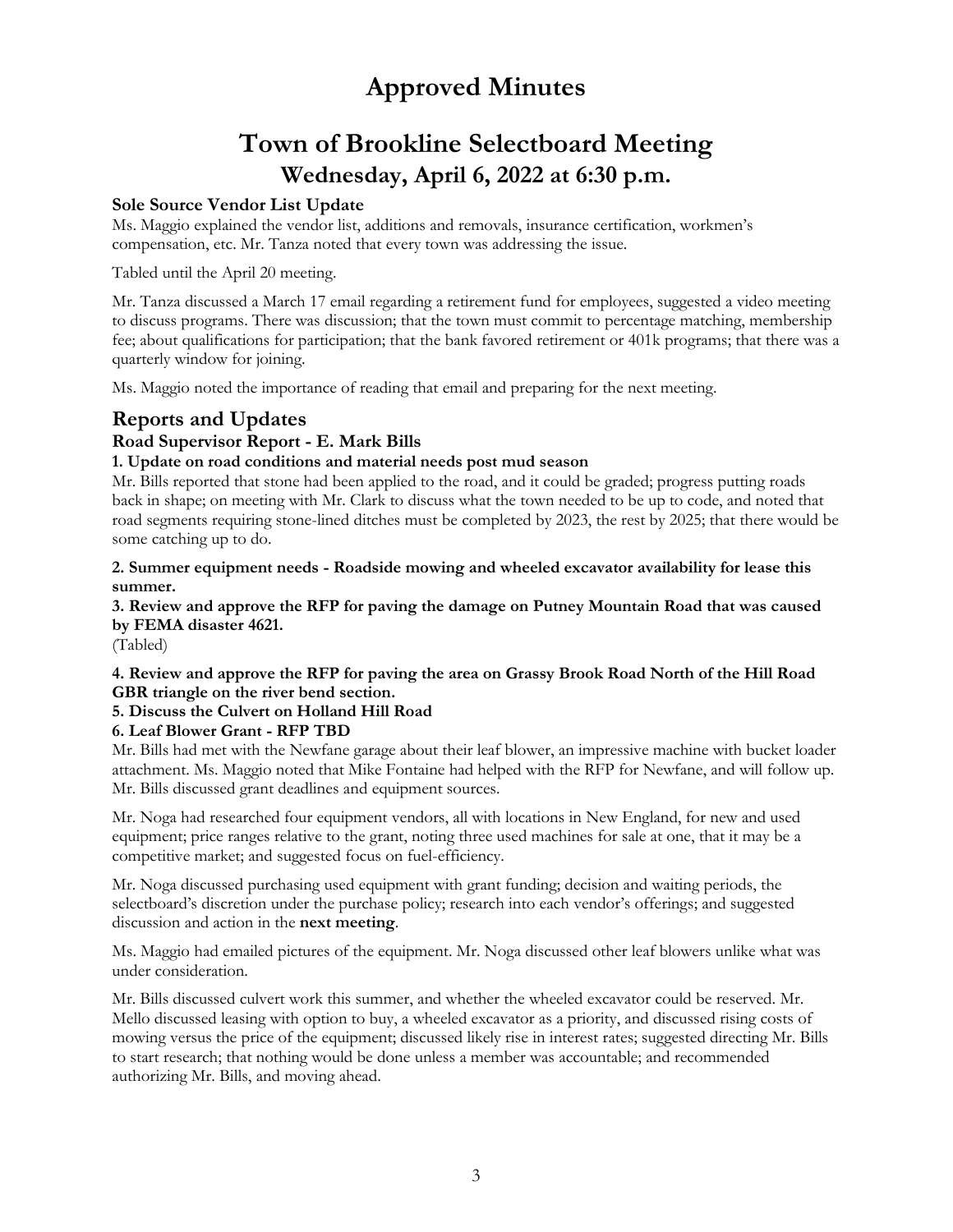# **Town of Brookline Selectboard Meeting Wednesday, April 6, 2022 at 6:30 p.m.**

Mr. Tanza recalled that in the past the Selectboard. had authority to borrow for up to 5 years at 2%, and could have acted. Ms. Maggio recommended Mr. Bills secure equipment for immediate needs. Mr. Bills noted that availability had been declining. There was discussion of lease to buy.

Mr. Bills noted that the mower was a separate machine; that an attachment would be better; that some grant money would be involved; that a sales representative would be willing to attend a meeting. There was discussion of the cost of over-rail mower attachments.

Ms. Maggio noted consensus on securing at least one month's use, and letting the vendor know a more permanent arrangement was possible.

Mr. Bills asked for authorization to purchase new culverts, noting that 15 had been purchased last summer, some for storm damage, others for routine replacement, some under grants; one special culvert ordered for Putney Mountain under the FEMA reimbursement; and availability was backlogged 8 or 9 weeks.

Mr. Tanza reported that the town had spent \$80,000 more than was taken in, and no reimbursements from FEMA had been received to date.

Mr. Noga asked about number and sizes of culverts required. Mr. Bills reported that Whitney Hill had frozen completely in the winter, lifted out, sending water over the road; and had discussed culverts with Mr. Clark, planning at least five sites a year to be brought up to standard, with regard to the culvert inventory map. Mr. Clark had met with Mr. Pickering from VTRANS, who encouraged applying for a new state structure grant for class 2 and 3 roads; discussed best locations if obtained; and had suggested, depending how many applications and how much money was available, that Ellen Ware Road could have a larger culvert; that culverts would never be wasted, the stock could be used up over the summer; and a few were kept on hand for emergencies.

There was discussion of grant deadlines, structure grants, and bridge conditions.

Mr. Bills will work with Mr. Tanza and let the board know what's needed.

Ms. Maggio noted Municipal field day, Barre, Vermont, May 11, register by April 15.

Mr. Bills discussed paving 1,575 feet near Dutton's; had discussed RFP for grinding, and suggested that grinding 4.5 inches would not eliminate cracks. Ms. Maggio noted a 1.5 inch grind, 2 inch repave. Mr. Bills suggested eliminating the milling, going deeper; grind lower, leave the material in place, and then paving; obtaining other professional opinions.

There was discussion. Mr. Noga favored the idea. Ms. Maggio noted that the RFP must be rewritten, to go out immediately. Mr. Bills will research and update **next meeting.**

Ms. Maggio discussed the other RFP (no 4 above), changing the date; the procedure regarding insurance requirements; why fax or email bids were not acceptable, since fax was more reliable; the cost of paper bids by mail; security.

Mr. Tanza will ask VLCT about these issues.

Ms. Maggio moved to approve the FEMA RFP with minor edits for date, and for fax and email submissions, for submissions by April 30, to be opened at the May 4, 2022 meeting. Second by Mr. Noga. All in favor.

There was discussion of the culvert budget.

Regarding the culvert on Holland Hill Road, Ms. Maggio circulated photographs of the culvert; and discussed Mr. Bills' suggestion for a better site. It was noted that Jeff Nugent had spoken with Putney's road supervisor dealing with the same road, finishing up work there on stone line ditches, culvert upgrades; and had suggested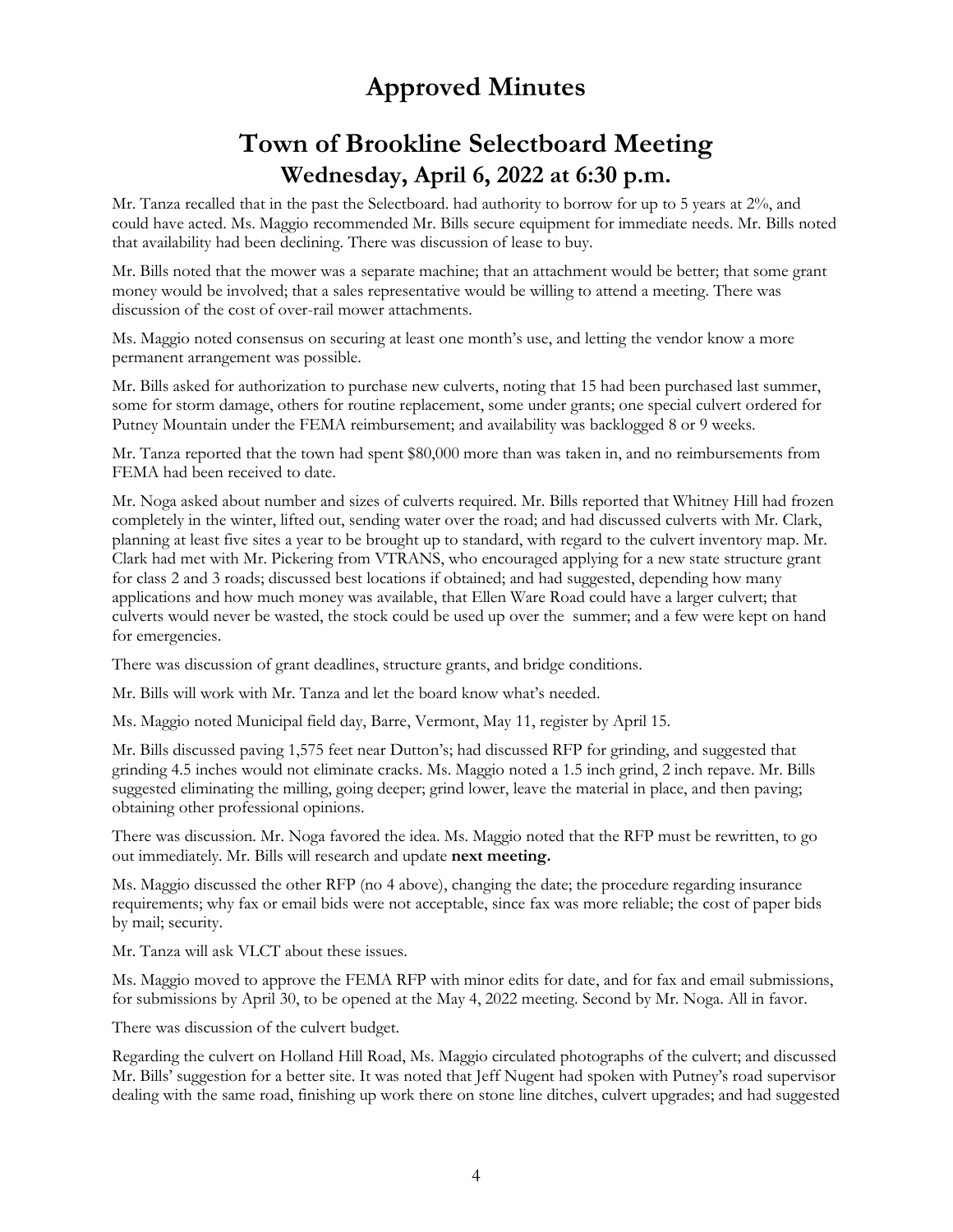# **Town of Brookline Selectboard Meeting Wednesday, April 6, 2022 at 6:30 p.m.**

Newfane might be willing to do this work, having equipment already on site; there was discussion of costs; previous work in which Brookline had paid for labor, and Putney for materials; that Mr. Nugent had been planning to discuss this in relation to potential grants; and Putney might agree to a joint project; Mr. Clark would help develop the proposal.

Ms. Maggio discussed sharing equipment, MOUs, information from Mr. Nugent. Mr. Bills noted that Mr. Fontaine had discussed an agreement with Dover; a similar situation in the town of Ashton; that several years previously Newfane had shared liquid chloride treatments; and there could be an agreement about leaf blowers.

#### **B. Highway Grants - Stan Noga**

**1. Sand / Salt Shed update - discussion on use of ARPA money as Brookline's match funds for grant.** Mr. Noga discussed communications with VTRANS and VLCT to the effect that ARPA funds could be used;

#### **2. Grant planning**

Mr. Noga noted three grants: \$188,000 from VTRANS; a \$109,600 transitional grant from VTRANS; waiting for the second grant to work through VTRANS because they must amend the original grant for \$73,600 (Chris Hunt responsible for the amendment; should come back in 2-3 weeks).

Mr. Noga discussed a \$36,000 VTRANS grant applied for separately, eventually determined to be a separate grant from the \$109,600 and had asked them to cancel that grant. There was discussion as to why not accept the grant. Mr. Tanza noted. That the town would still have to match these grants at 20%; Mr. Noga noted that this would require the town to come up with \$72,000.

Mr. Noga offered to reapply for the \$36,000. Ms. Maggio noted that it could be returned if not used. There was discussion.

#### **3. Changes in handling of Grants at WRC discussion as per Jeff Nugent**

Mr. Noga discussed a WRC onsite inspection bid due date; that Mr. Nugent noted some changes by the WRC.

#### **4. Discussion about available (free money) \$10,000.00 equipment grant through VLCT – PACIF**

Mr. Noga noted that Newfane had asked Mr. Nugent about such grants; and will review a recording on this; that there was no free money involved; and that it was health and safety equipment-related. Mr. Tanza confirmed that the grant in question was for safety equipment, road signage, etc.

#### **MRGP Grant Annual Renewal**

There was discussion; that an invoice was supposed to have been sent to the town; an annual fee of \$200.

#### **C. Town Clerk - Treasurer Report - Guy Tanza**

- **1. Dog license update**
- **2. Town business update**
- **3. Treasurer comments - Update**
- **4. TA 060 Form Update**

#### **5. Modify Brookline Policy on Roads and Bridges to conform to State Standards and SB Sign document**

#### **6. SB to sign Certificate of Compliance of Brookline's Bridge Road Standards in addition to the Policy referenced above.**

Mr. Tanza reported 96 dogs registered; some refinancing activity; tax season, many inquiries; and had been in the office until 4:00 p.m. Saturday, an opportunity to register dogs, and there were about 20 remaining unregistered; that the Humane Society conducts rabies vaccinations every month.

Ms. Maggio noted two returned letters.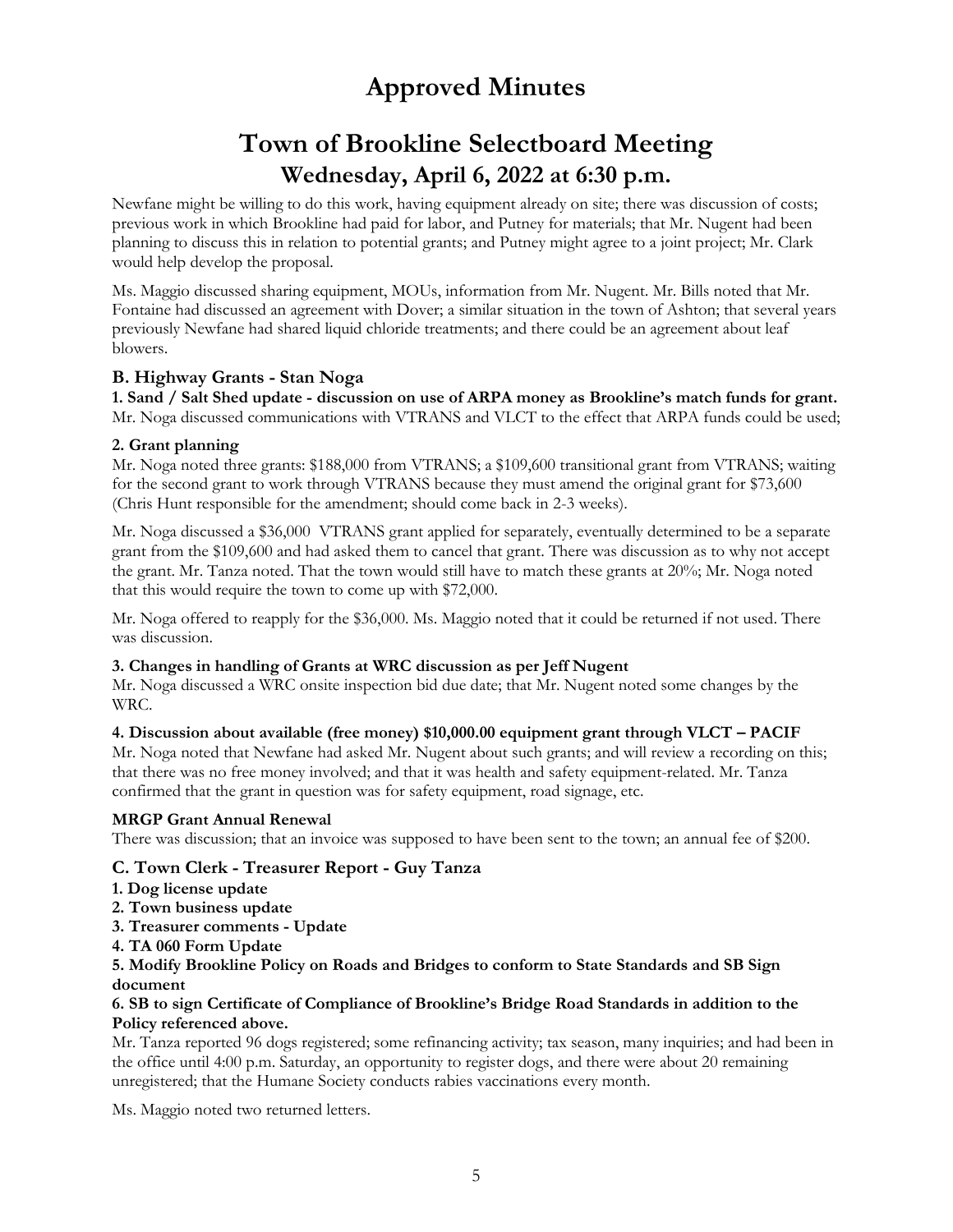# **Town of Brookline Selectboard Meeting Wednesday, April 6, 2022 at 6:30 p.m.**

Mr. Tanza reported the Treasury doing well, some issues at first, and looking forward to regular treasury work; discussed FEMA money, a window of opportunity.

Ms. Maggio will write to the FEMA representative.

Ms. Maggio had read the TA060 document, noting that the town certifies taxes equivalent to \$300 per mile of class 1, 2, and 3 town roads.

The members signed the document.

Bridges and roads policy was discussed; noting that policy lines were not completed, such as depth of substrate; and that two documents were required.

Brookline policy **tabled.**

#### **Selectboard Chair Report - Dot Maggio**

**1. Re: Newfane Zoom review** Ms. Maggio noted Newfane not looking at Brookline buildings.

#### **2. ACO - lost then found dog**

#### **3. Amended lease was signed and accepted**

**4. Brookline Local Emergency Management plan - will be ready at next meeting**

It was noted that the LEMP would be due in May; and would be completed by **next meeting.**

**5. Jorda Chapin can no longer represent Brookline at the RESCUE Inc meetings. Will ask for volunteers via the list serve for this appointment.** Ms. Maggio discussed a listsrv announcement.

### **Building Commissioner Report - Bruce Mello**

#### **1. Cota & Cota Update if any on boiler system at SLP**

Mr. Mello noted C&C on site for three hours; air handlers off the past weekend; needed adjustment; and discussed insulation issues.

#### **2. Information about becoming more energy efficient and less reliant on propane gas for heating at SLP.**

(For Tuesday)

#### **3. Information about solar panels and tax incentives for tenant at the daycare building.**

Mr. Mello discussed issues of ownership.

(For Tuesday)

#### **4. LED lightning options at the daycare building.**

Mr. Mello noted that this had already been done; that money would come from the rent.

#### **5. Efficiency Vermont programs**

Mr. Mello had discussed with EV.

#### **6. Multipurpose room cleaning / repairs re: mold**

Mr. Mello would be. re-checking, not expecting problems; and noted very few children or staff in the facility; all the lights on; and expressed concerns.

Mr. Mello discussed Governor Scott's infrastructure funding proposal.

Mr. Mello reported. \$158,000 from ARPA, and \$78,400 from the lease, starting July 1; and had made a list with Ms. Maggio on ARPA money that could be spent; that there was a big problem with the daycare, over